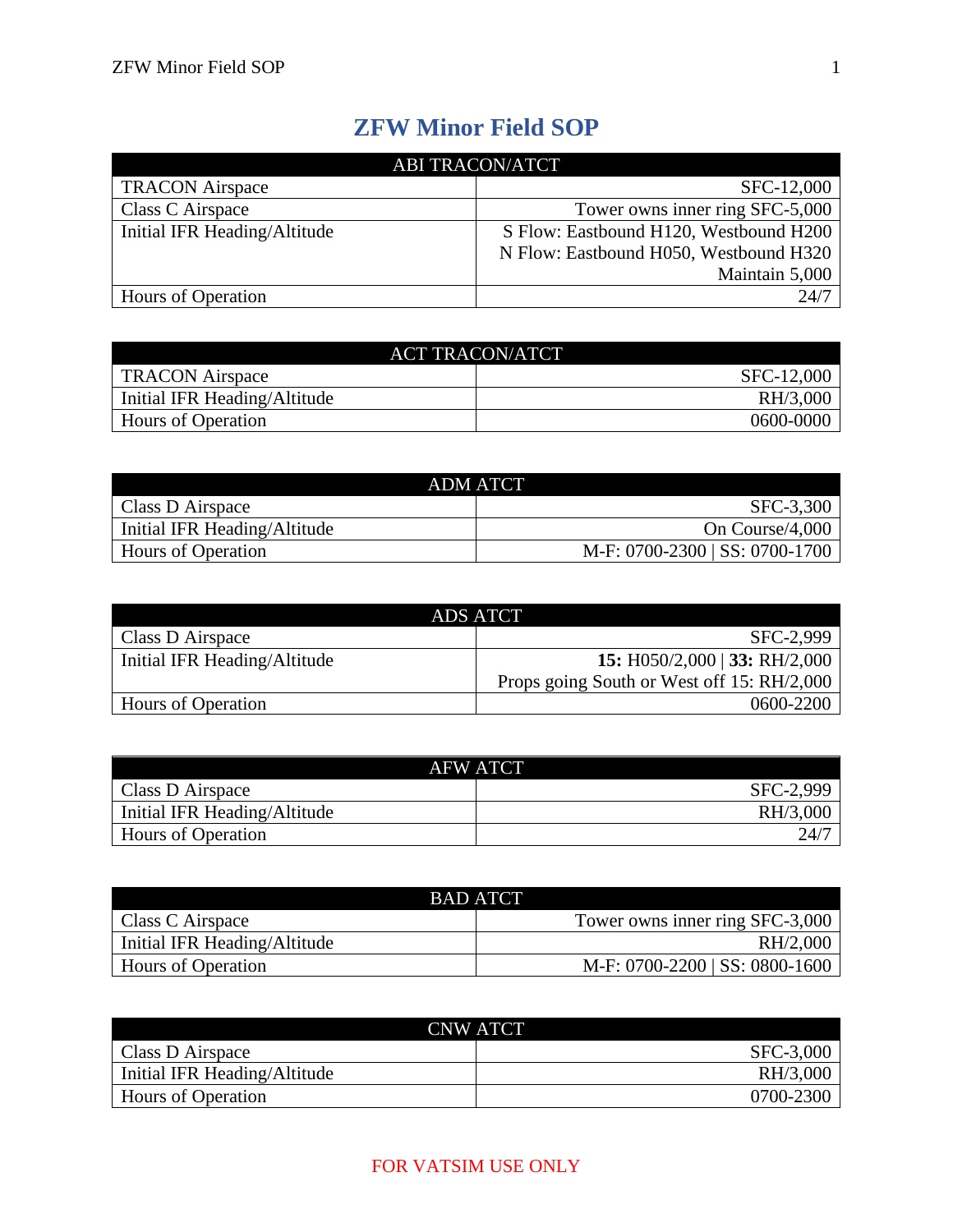| CSM ATCT                     |                 |
|------------------------------|-----------------|
| Class D Airspace             | SFC-4,500       |
| Initial IFR Heading/Altitude | On Course/5,000 |
| <b>Hours of Operation</b>    | M-F: 0900-0100  |

| DTN ATCT                     |                                |
|------------------------------|--------------------------------|
| Class D Airspace             | SFC-1,599                      |
| Initial IFR Heading/Altitude | 14: H170/2,000   32: RH/2,000  |
|                              | RWY05/23 Coordination Required |
| <b>Hours of Operation</b>    | 0700-2200                      |

| DTO ATCT                     |                          |
|------------------------------|--------------------------|
| Class D Airspace             | SFC-2,500                |
| Initial IFR Heading/Altitude | 18s: $H190   36s$ : H340 |
|                              | Maintain 3,000           |
| Hours of Operation           | 0600-2200                |

| DYS ATCT                     |                                 |
|------------------------------|---------------------------------|
| Class C Airspace             | Tower owns inner ring SFC-5,000 |
| Initial IFR Heading/Altitude | 16: H200/5,000   34: H320/5,000 |
| <b>Hours of Operation</b>    | 24/7                            |

| <b>FSI ARAC/ATCT</b>         |                                     |
|------------------------------|-------------------------------------|
| <b>RAPCON</b> Airspace       | SFC-7,000                           |
| Initial IFR Heading/Altitude | 18: H $160/4,000$   36: RH $/4,000$ |
| Hours of Operation           | By NOTAM                            |

| <b>FTW ATCT</b>              |           |
|------------------------------|-----------|
| Class D Airspace             | SFC-3,200 |
| Initial IFR Heading/Altitude | RH/3,000  |
| Hours of Operation           | 24/       |

| <b>FWS ATCT</b>              |           |
|------------------------------|-----------|
| Class D Airspace             | SFC-2,999 |
| Initial IFR Heading/Altitude | RH/3,000  |
| Hours of Operation           | 0700-2000 |

#### FOR VATSIM USE ONLY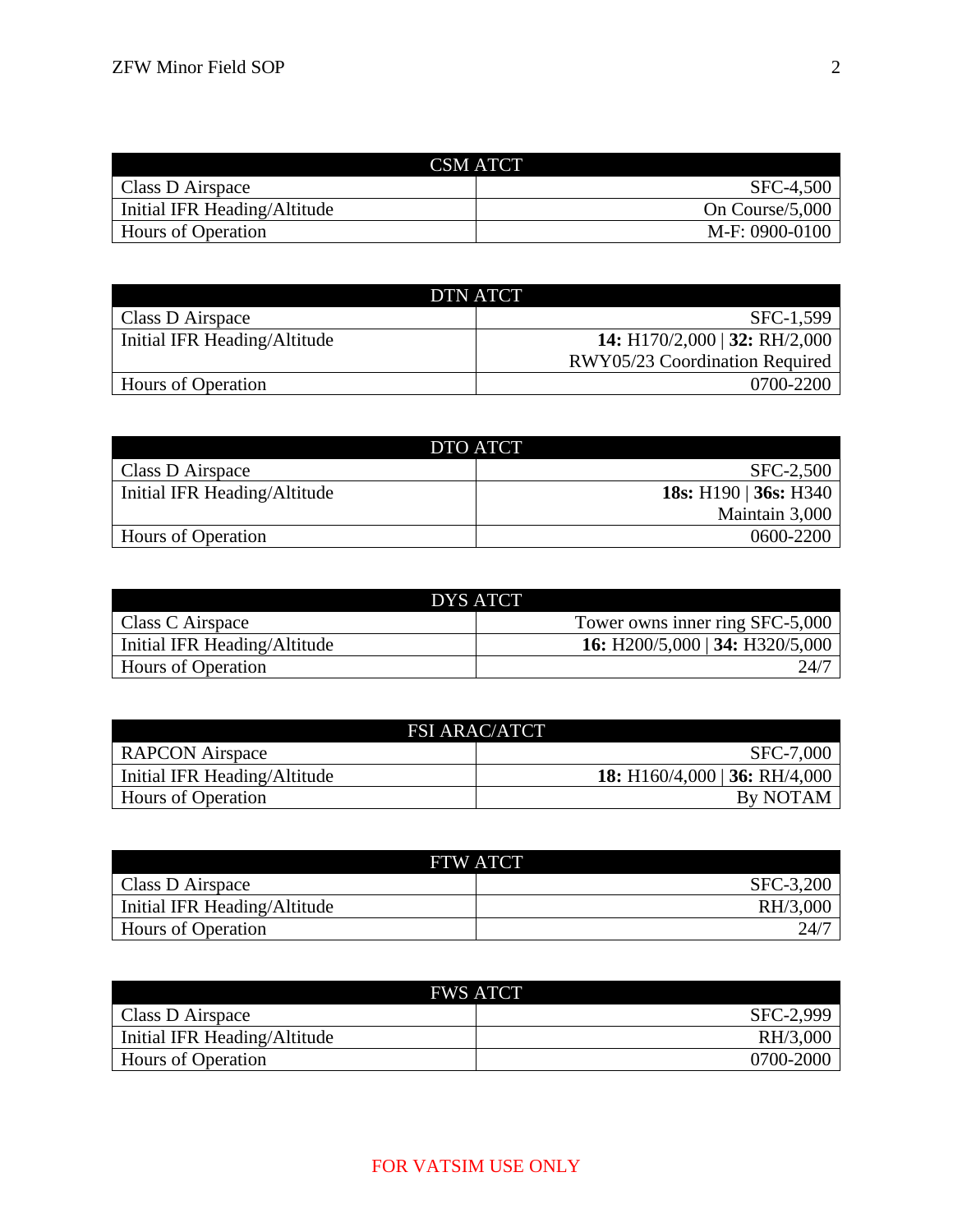| <b>GGG TRACON/ATCT</b>       |                                           |
|------------------------------|-------------------------------------------|
| <b>TRACON</b> Airspace       | $SFC-12,000$ ( $SFC-7,000$ in TYR sector) |
| Initial IFR Heading/Altitude | RH/12,000 or lower requested              |
| <b>Hours of Operation</b>    | 0600-2200                                 |

| <b>GKY ATCT</b>              |                                       |
|------------------------------|---------------------------------------|
| Class D Airspace             | SFC-1,999                             |
| Initial IFR Heading/Altitude | 16: H $180/2,000$   34: H $320/2,000$ |
| Hours of Operation           | 0700-2100                             |

| <b>GPM ATCT</b>              |                                  |
|------------------------------|----------------------------------|
| Class D Airspace             | SFC-1,999                        |
| Initial IFR Heading/Altitude | 17: H190/2,000   35: H310/2,000  |
| <b>Hours of Operation</b>    | 0800-1800 (0600-2000 During DST) |

| <b>GRK ARAC/ATCT</b>         |                   |
|------------------------------|-------------------|
| <b>RAPCON</b> Airspace       | SFC-12,000        |
| Initial IFR Heading/Altitude | RH/Maintain 5,000 |
| <b>Hours of Operation</b>    | 24/7              |

| GVT ATCT                     |                 |
|------------------------------|-----------------|
| Class D Airspace             | SFC-3,000       |
| Initial IFR Heading/Altitude | On Course/5,000 |
| Hours of Operation           | M-F: 0730-1630  |

| <b>GYI ATCT</b>              |                 |
|------------------------------|-----------------|
| Class D Airspace             | SFC-3,300       |
| Initial IFR Heading/Altitude | On Course/4,000 |
| <b>Hours of Operation</b>    | 0700-1900       |

| <b>HLR ATCT</b>              |                |
|------------------------------|----------------|
| Class D Airspace             | SFC-3,500      |
| Initial IFR Heading/Altitude | RH/5,000       |
| <b>Hours of Operation</b>    | M-F: 0800-0000 |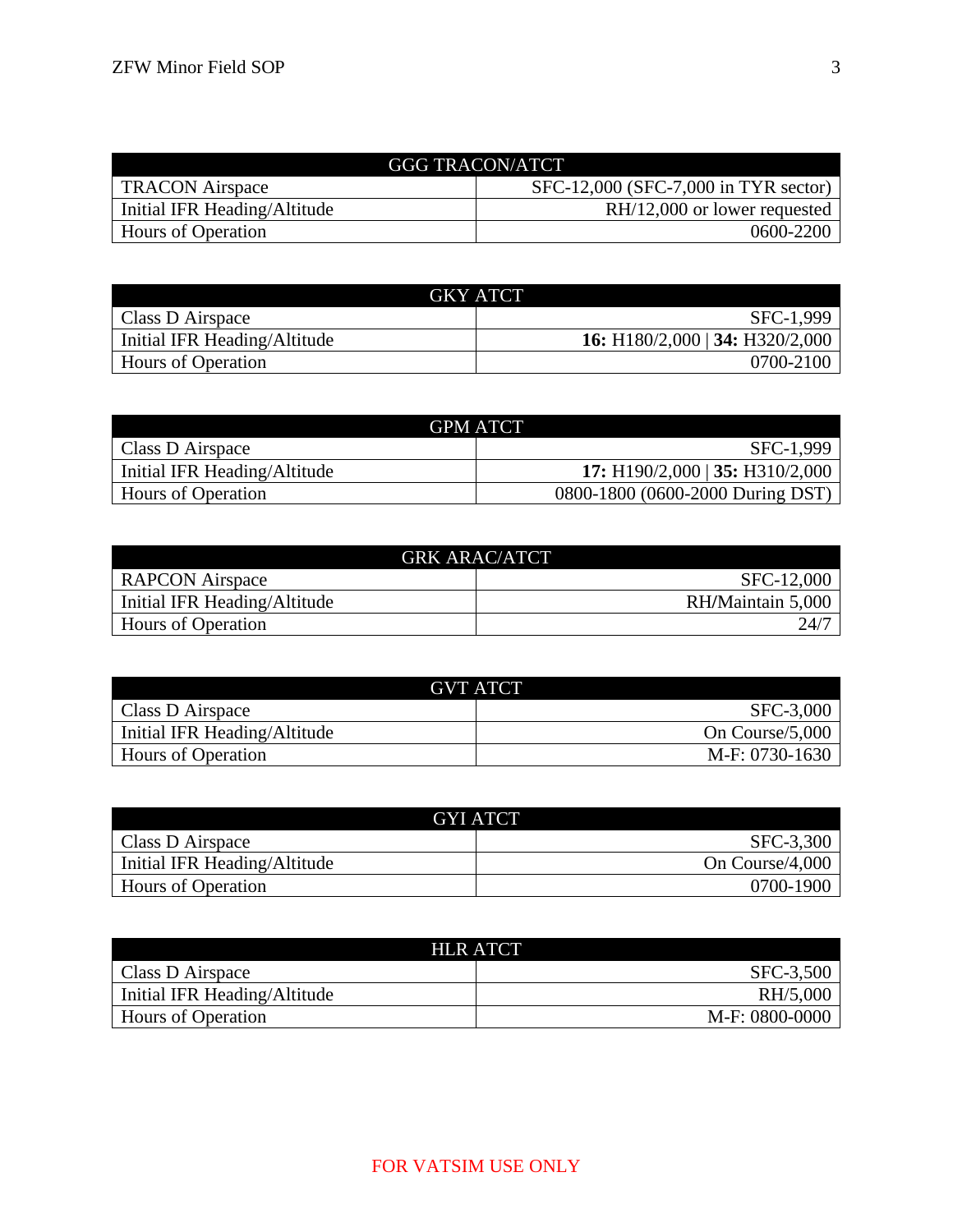| <b>HOZ ATCT</b>              |           |
|------------------------------|-----------|
| Class D Airspace             | SFC-1,999 |
| Initial IFR Heading/Altitude | RH/2,000  |
| Hours of Operation           | 0700-2100 |

| <b>HOB ATCT</b>              |                 |
|------------------------------|-----------------|
| Class D Airspace             | SFC-6,200       |
| Initial IFR Heading/Altitude | On Course/7,000 |
| Hours of Operation           | 0700-1900       |

| <b>LAW ATCT</b>              |                               |
|------------------------------|-------------------------------|
| Class D Airspace             | SFC-3,700                     |
| Initial IFR Heading/Altitude | 17: RH/5,000   35: H150/5,000 |
| <b>Hours of Operation</b>    | 0800-1900                     |

| <b>LBB TRACON/ATCT</b>       |                                 |
|------------------------------|---------------------------------|
| <b>TRACON</b> Airspace       | SFC-17,000                      |
| Class C Airspace             | Tower owns inner ring SFC-5,000 |
| Initial IFR Heading/Altitude | RH/6,000                        |
| Hours of Operation           | 24/7                            |
| <b>ZFW Arrival Altitude</b>  | Cross TRACON boundary at 14,000 |

| LTS RAPCON/ATCT              |                |
|------------------------------|----------------|
| <b>RAPCON</b> Airspace       | SFC-9,000      |
| Initial IFR Heading/Altitude | RH/9,000       |
| Hours of Operation           | M-F: 0900-0230 |

| <b>MAF TRACON/ATCT</b>       |                                 |
|------------------------------|---------------------------------|
| <b>TRACON</b> Airspace       | SFC-13,000                      |
| Class C Airspace             | Tower owns inner ring SFC-5,000 |
| Initial IFR Heading/Altitude | RH/7,000                        |
| Hours of Operation           | 0600-0000                       |

| <b>MLU TRACON/ATCT</b>       |            |
|------------------------------|------------|
| <b>TRACON</b> Airspace       | SFC-12,000 |
| Initial IFR Heading/Altitude | RH/3,000   |
| Hours of Operation           | 0600-2200  |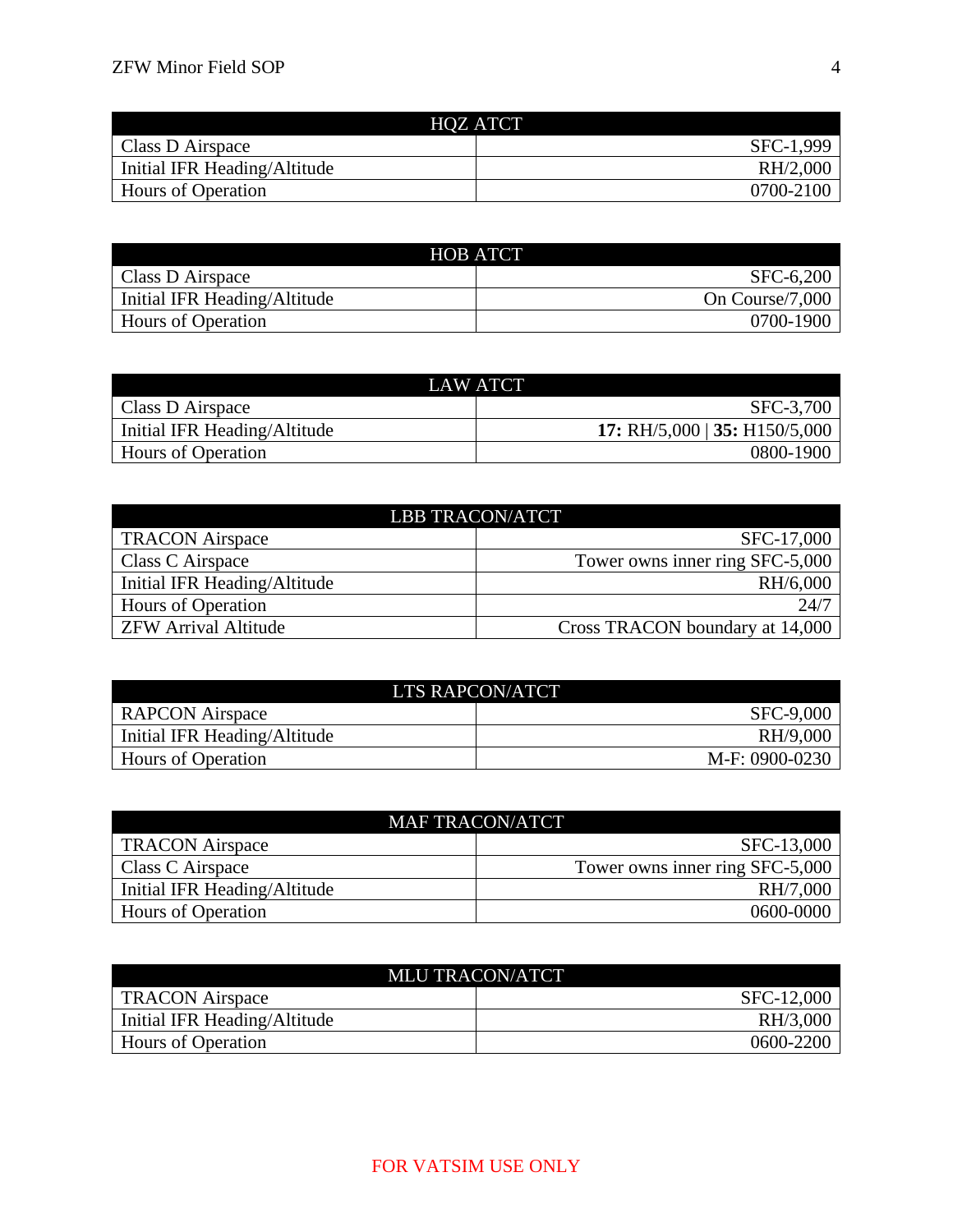| NFW ATCT                     |                                                |
|------------------------------|------------------------------------------------|
| Class D Airspace             | SFC-3,000                                      |
| Initial IFR Heading/Altitude | <b>18</b> : H180/3,000   <b>36:</b> H330/3,000 |
| Hours of Operation           | M-F: 0700-2300   SS: 0900-1700                 |

| <b>OUN ATCT</b>              |                                                |
|------------------------------|------------------------------------------------|
| Class D Airspace             | SFC-3,700                                      |
| Initial IFR Heading/Altitude | 18/21: H175/3,000   36/03: H355/3,000          |
|                              | Do not issue an initial heading if using a SID |
| Hours of Operation           | 0800-2200                                      |

| PWA ATCT                     |                                                |
|------------------------------|------------------------------------------------|
| Class D Airspace             | SFC-3,700                                      |
| Initial IFR Heading/Altitude | $17s/13$ : H200   35s/31: H310-H010            |
|                              | Do not issue an initial heading if using a SID |
|                              | Maintain 3,000                                 |
| Hours of Operation           | 0700-2200                                      |

| <b>RBD ATCT</b>              |                               |
|------------------------------|-------------------------------|
| Class D Airspace             | SFC-2,999                     |
| Initial IFR Heading/Altitude | $13/17:$ RH                   |
|                              | <b>31/35:</b> Turn Right H130 |
|                              | Jets $3,000$   Props $2,000$  |
| <b>Hours of Operation</b>    | 0700-2100                     |

| <b>SHV RAPCON/ATCT</b>       |                                 |
|------------------------------|---------------------------------|
| <b>TRACON</b> Airspace       | SFC-12,000                      |
| Class C Airspace             | Tower owns inner ring SFC-3,000 |
| Initial IFR Heading/Altitude | RH/4,000                        |
| Hours of Operation           | 24/7                            |

| <b>SJT TRACON/ATCT</b>       |            |
|------------------------------|------------|
| <b>TRACON</b> Airspace       | SFC-12,000 |
| Initial IFR Heading/Altitude | RH/7,000   |
| Hours of Operation           | 0700-2100  |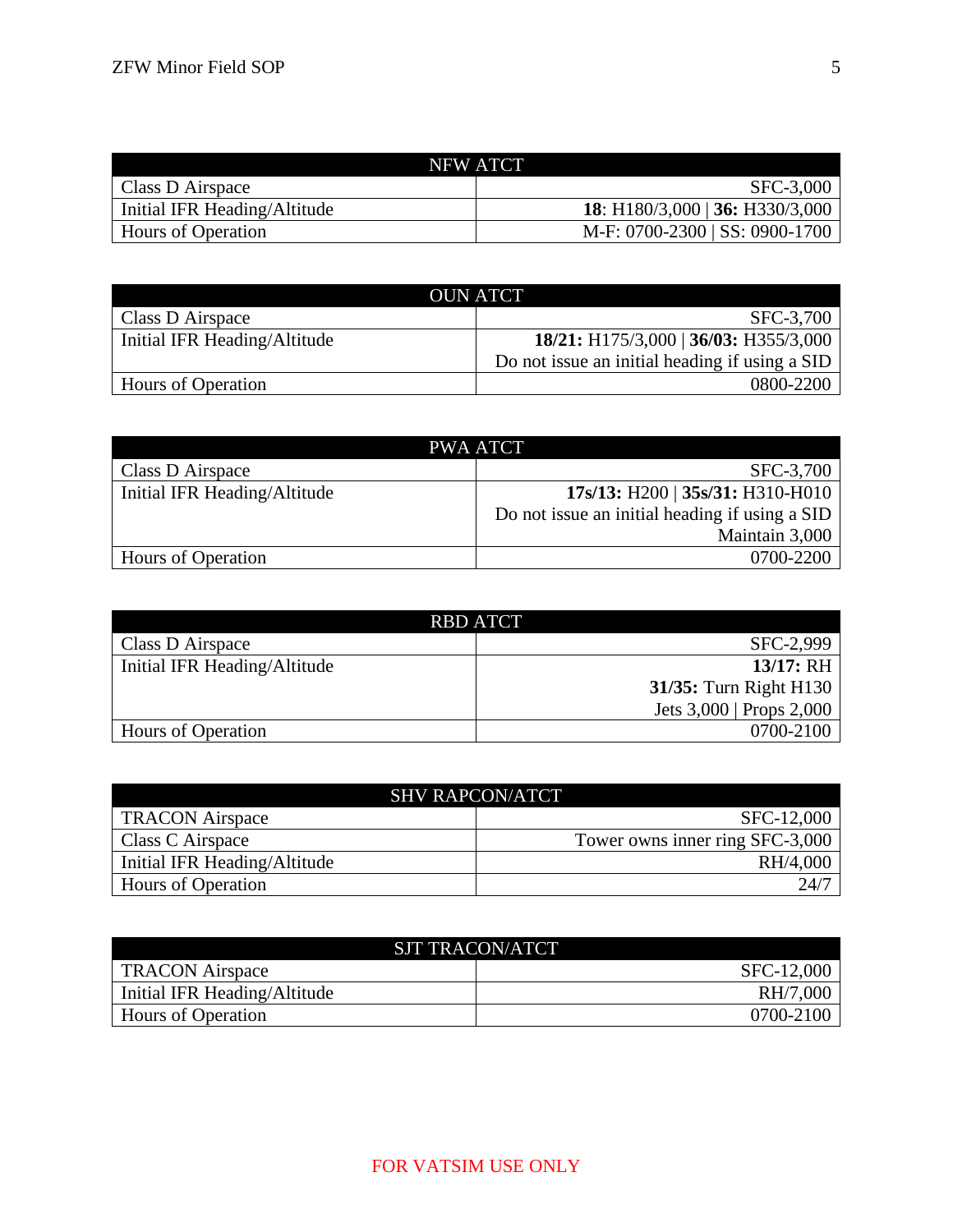| <b>SPS RAPCON/ATCT</b>       |                                      |
|------------------------------|--------------------------------------|
| <b>RAPCON</b> Airspace       | SFC-16,000                           |
| Initial IFR Heading/Altitude | 15s/33s: RH/5,000   17: H150/2,400   |
|                              | <b>35:</b> H280 Prior to TWY D/2,400 |
| Hours of Operation           | M-F: $0600-2000$   Sun: 1200-1700    |
| <b>ZFW Arrival Altitude</b>  | Cross TRACON boundary at 12,000      |

| TIK ATCT                     |                                                     |
|------------------------------|-----------------------------------------------------|
| Class C Airspace             | Tower owns inner ring SFC-5,000                     |
| Initial IFR Heading/Altitude | <b>18/13:</b> H175/3,000   <b>36/31:</b> H355/3,000 |
| Hours of Operation           | 24/7                                                |

| TKI ATCT                     |                             |
|------------------------------|-----------------------------|
| Class D Airspace             | SFC-2,900                   |
| Initial IFR Heading/Altitude | 18: RH/2,000   36: RH/3,000 |
| <b>Hours of Operation</b>    | 0600-2200                   |

| TXK ATCT                     |                 |
|------------------------------|-----------------|
| Class D Airspace             | SFC-2,900       |
| Initial IFR Heading/Altitude | On Course/3,000 |
| <b>Hours of Operation</b>    | 0600-2200       |

| TYR ATCT                     |                                    |
|------------------------------|------------------------------------|
| Class D Airspace             | SFC-3,000                          |
| Initial IFR Heading/Altitude | On Course/7,000 or lower requested |
| <b>Hours of Operation</b>    | 0630-2130                          |

*NOTE1 – Tower is responsible for issuing departure instructions for IFR aircraft. This can be done by stating a heading to be flown or instructing aircraft to proceed on course in their takeoff clearance.*

*NOTE2 – Unless otherwise stated, it is assumed that all arrivals from ZFW will descend to an altitude 1,000ft above the top altitude of the TRACON. The approach controller will have control for descents into their airspace. It is also assumed that departures going into ZFW will be climbed to the top altitude of the TRACON. Center will have control for climbs into their airspace.*

*NOTE3 – All times are listed as central time.*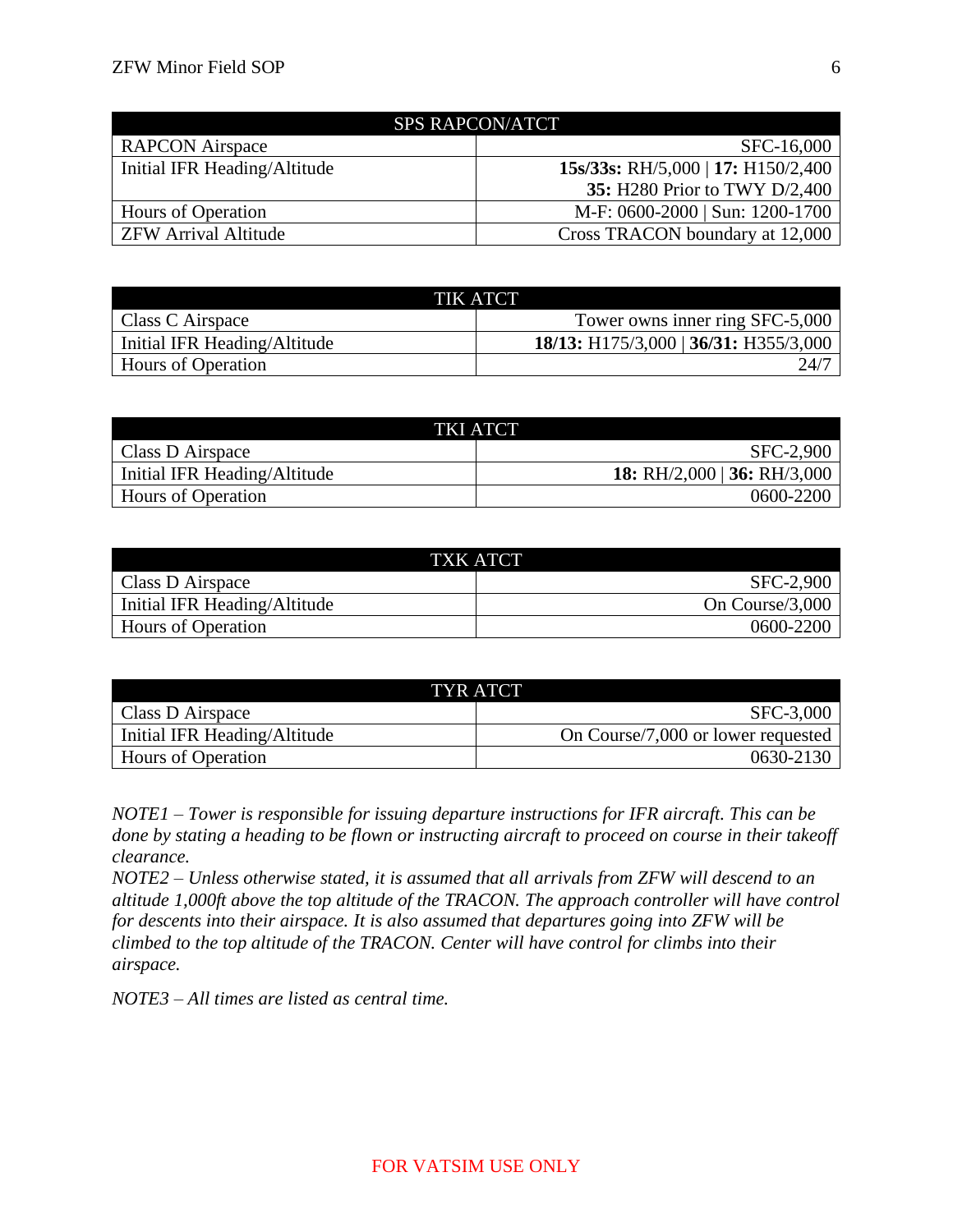### **ABI TRACON**

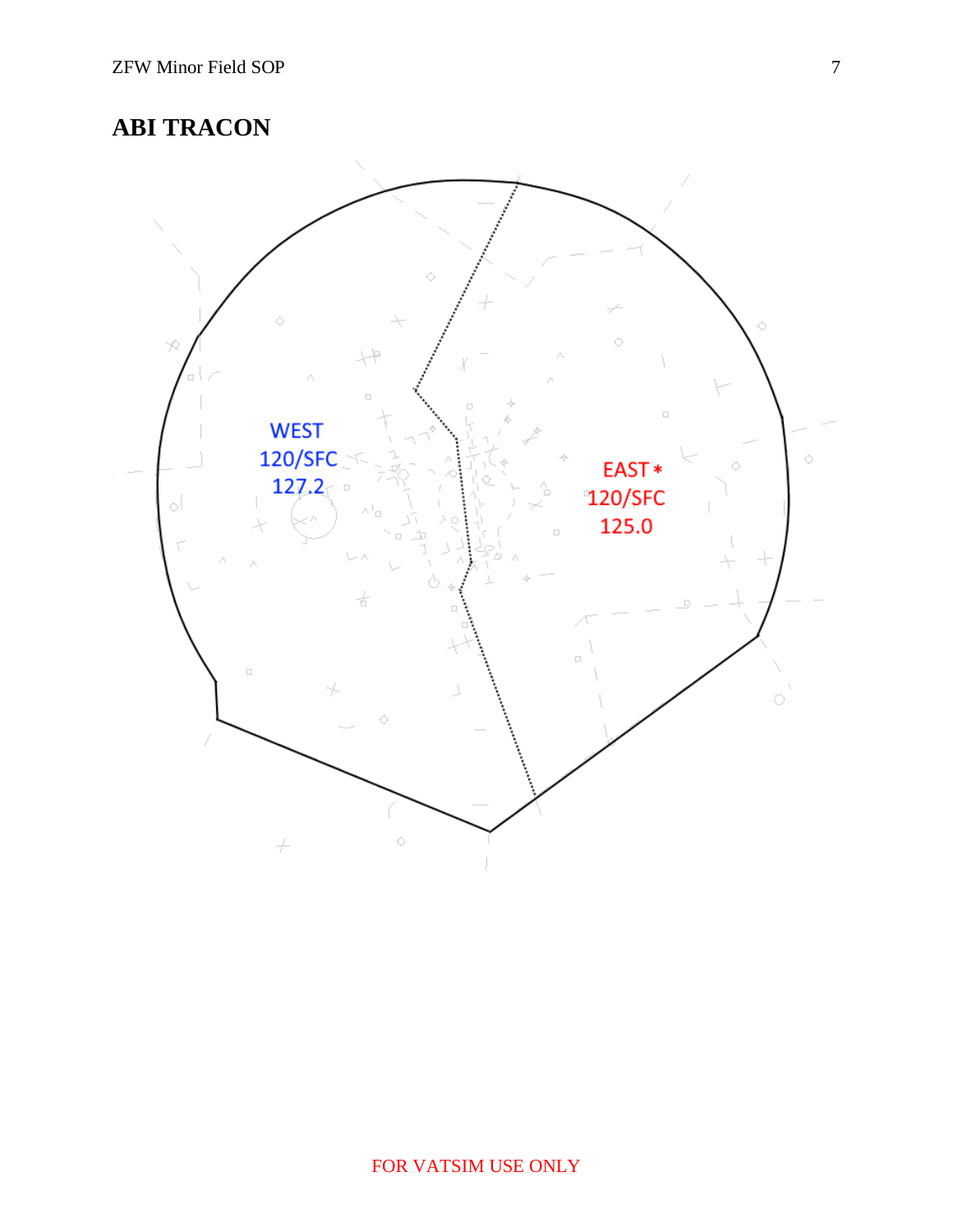## **ACT TRACON**

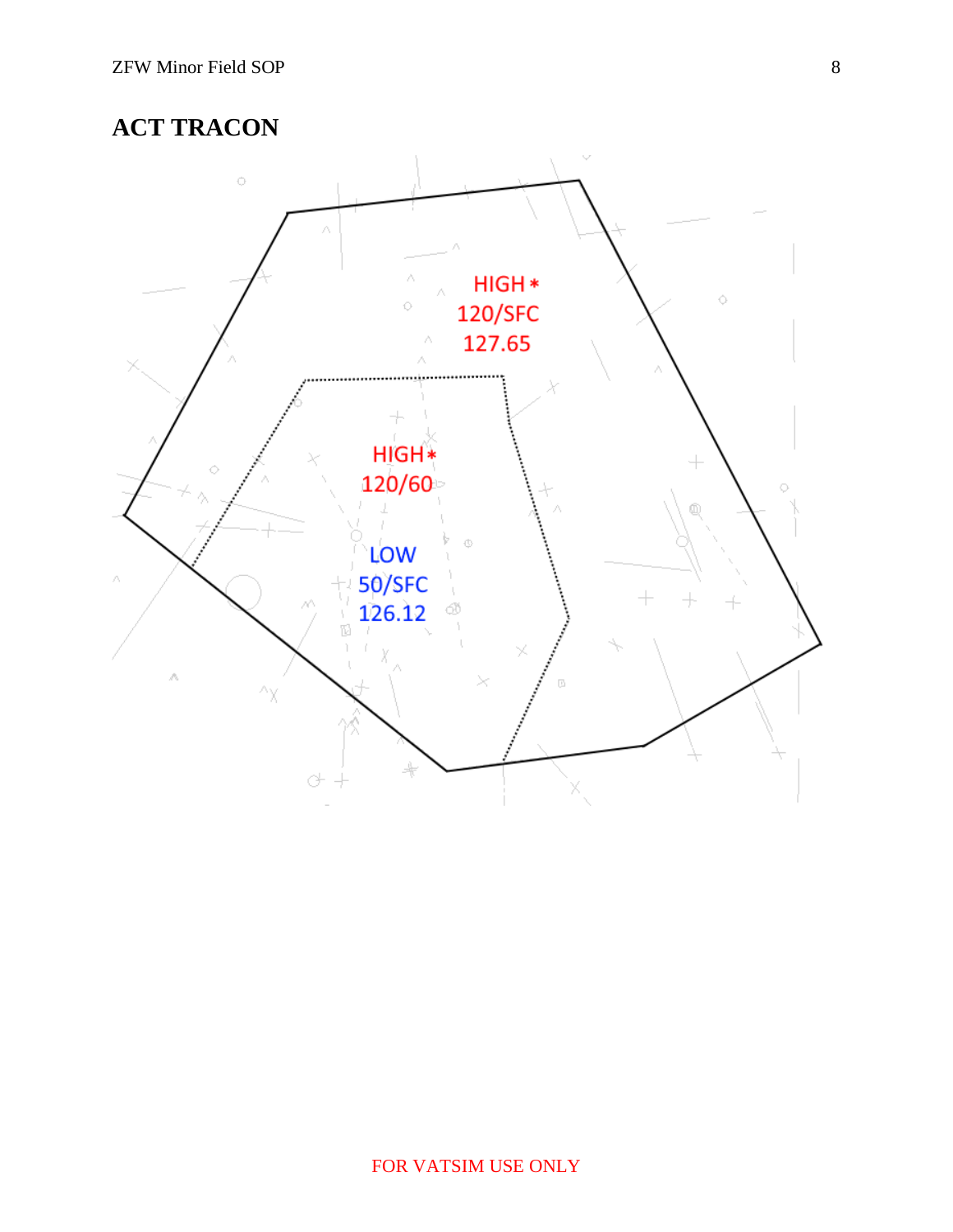# **FSI ARAC**

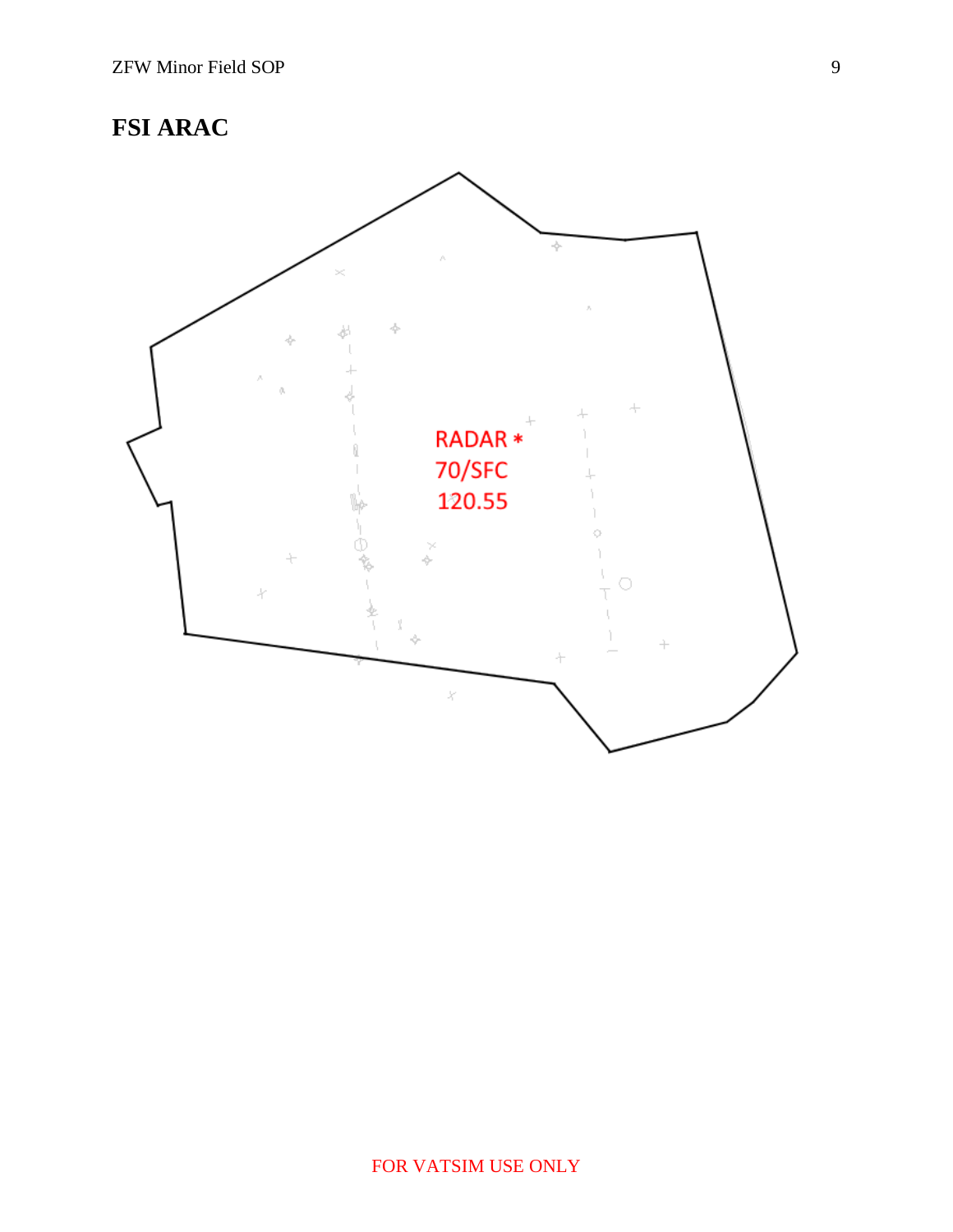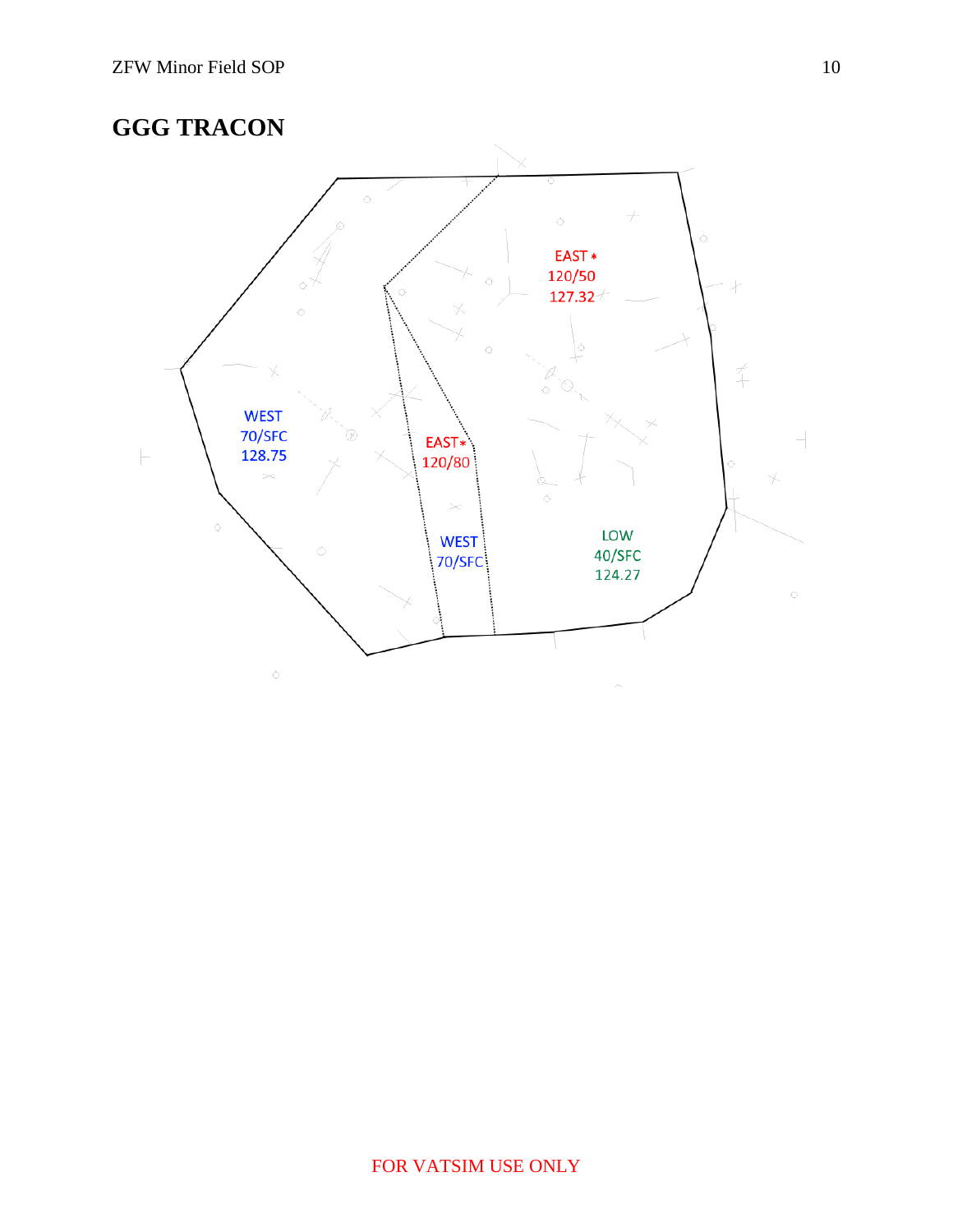### **GRK ARAC**

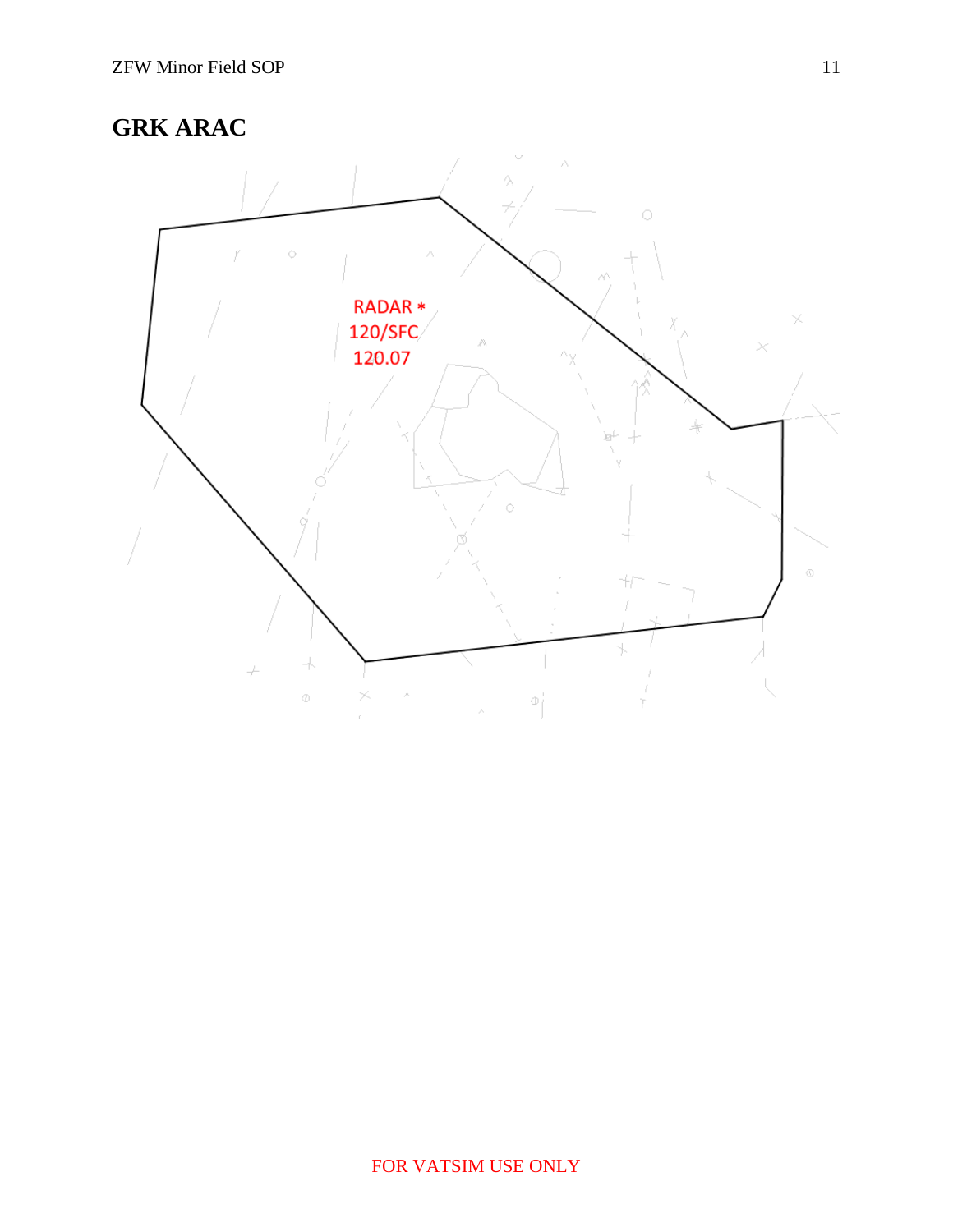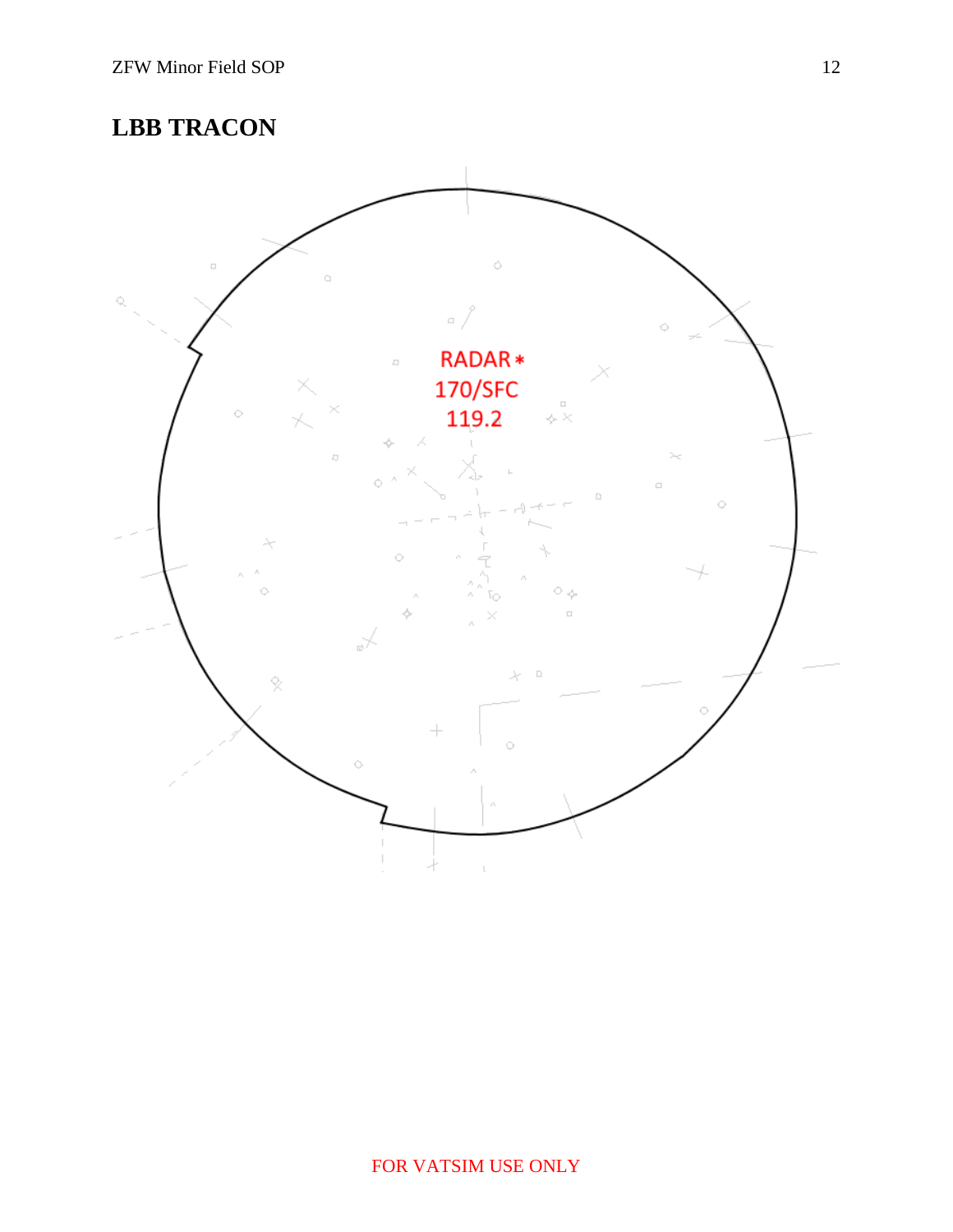### **LTS RAPCON**

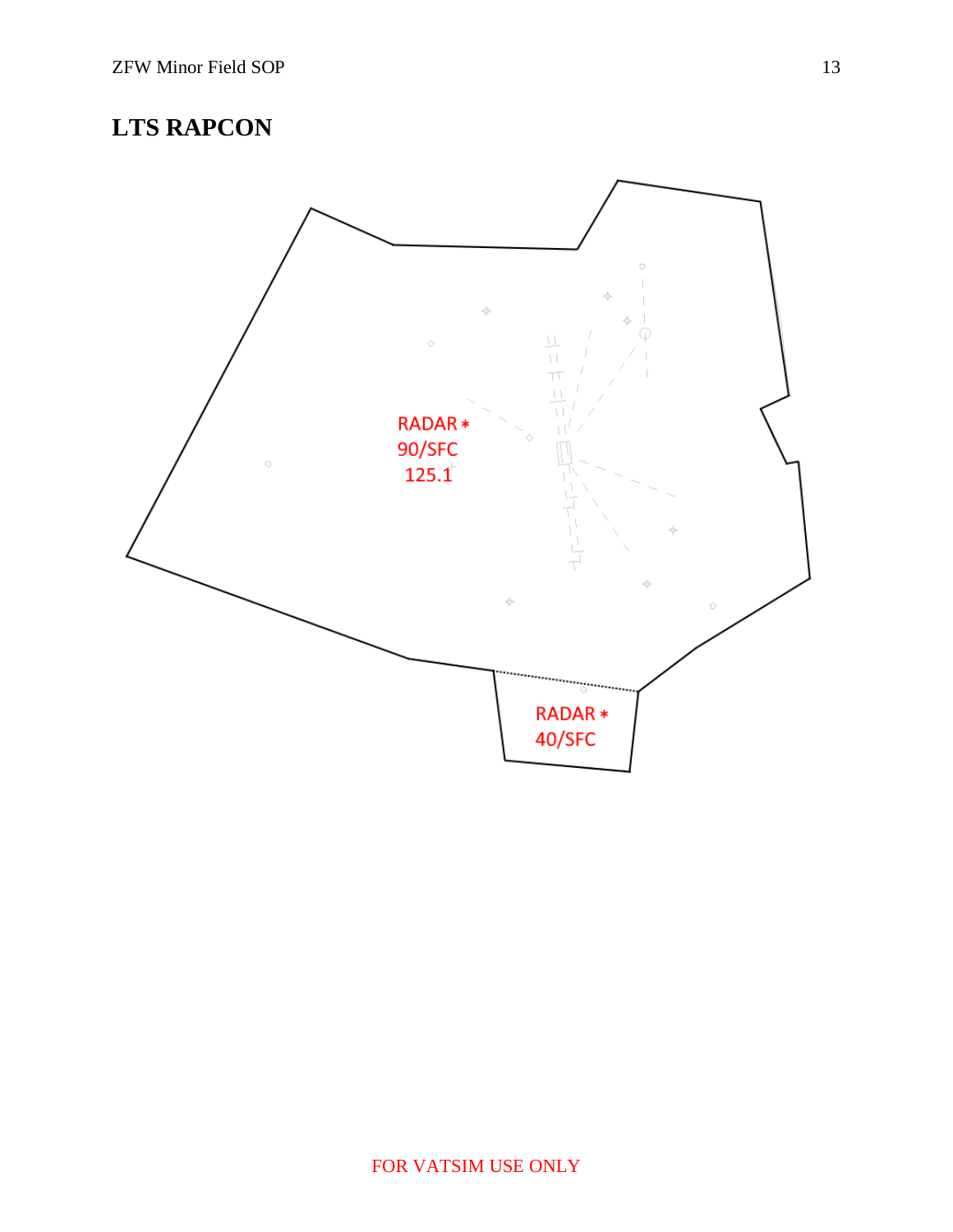### **MAF TRACON**

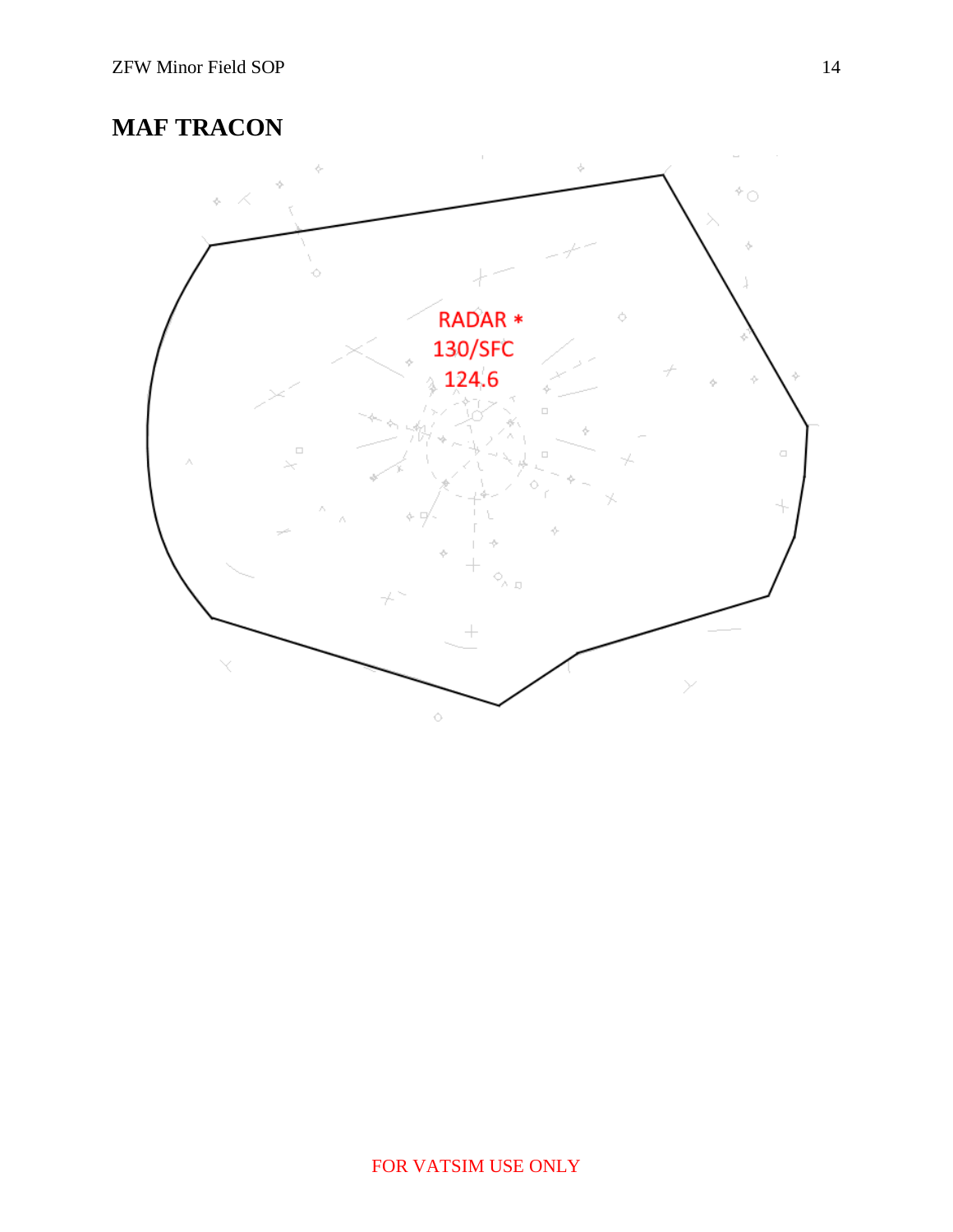### **MLU TRACON**

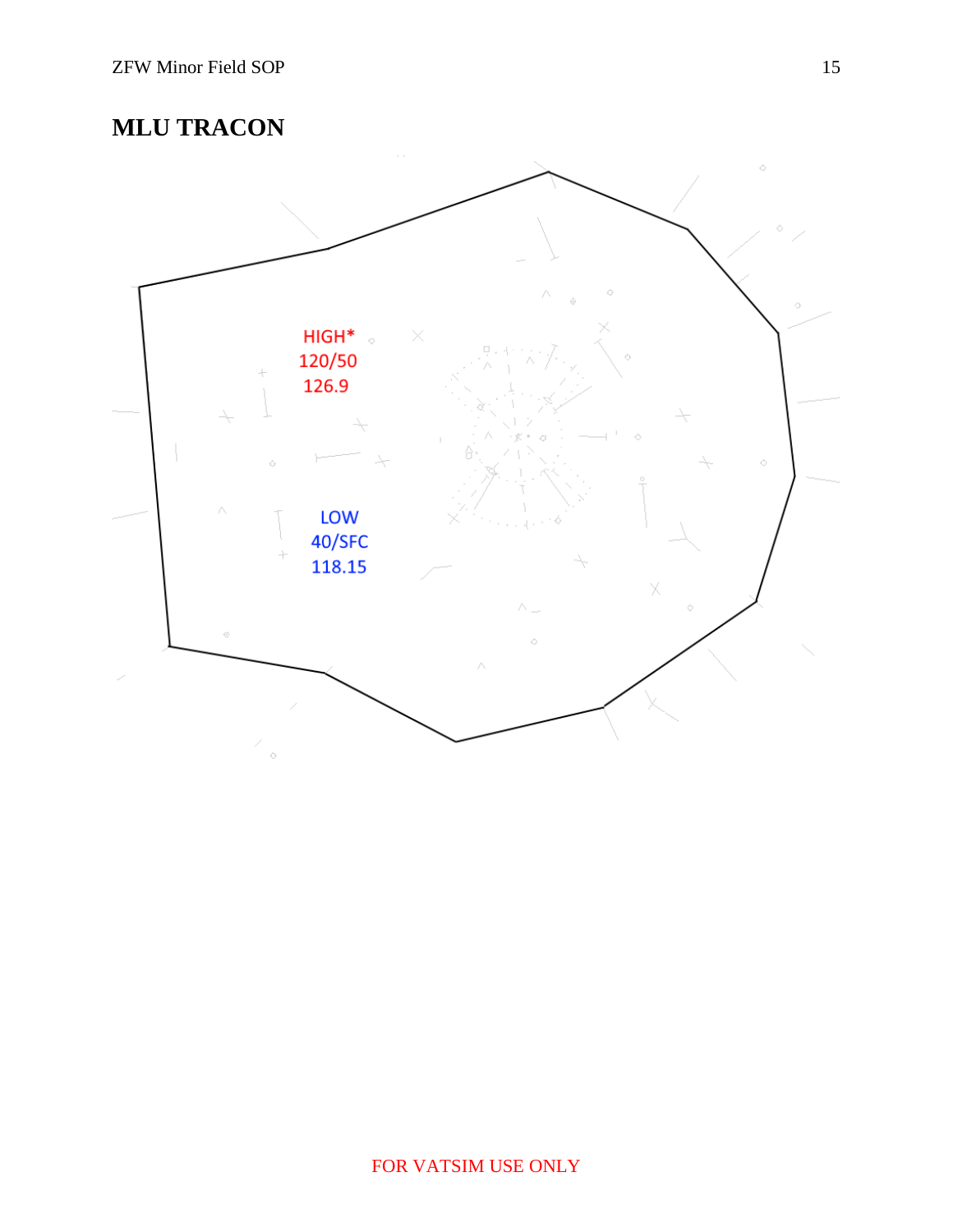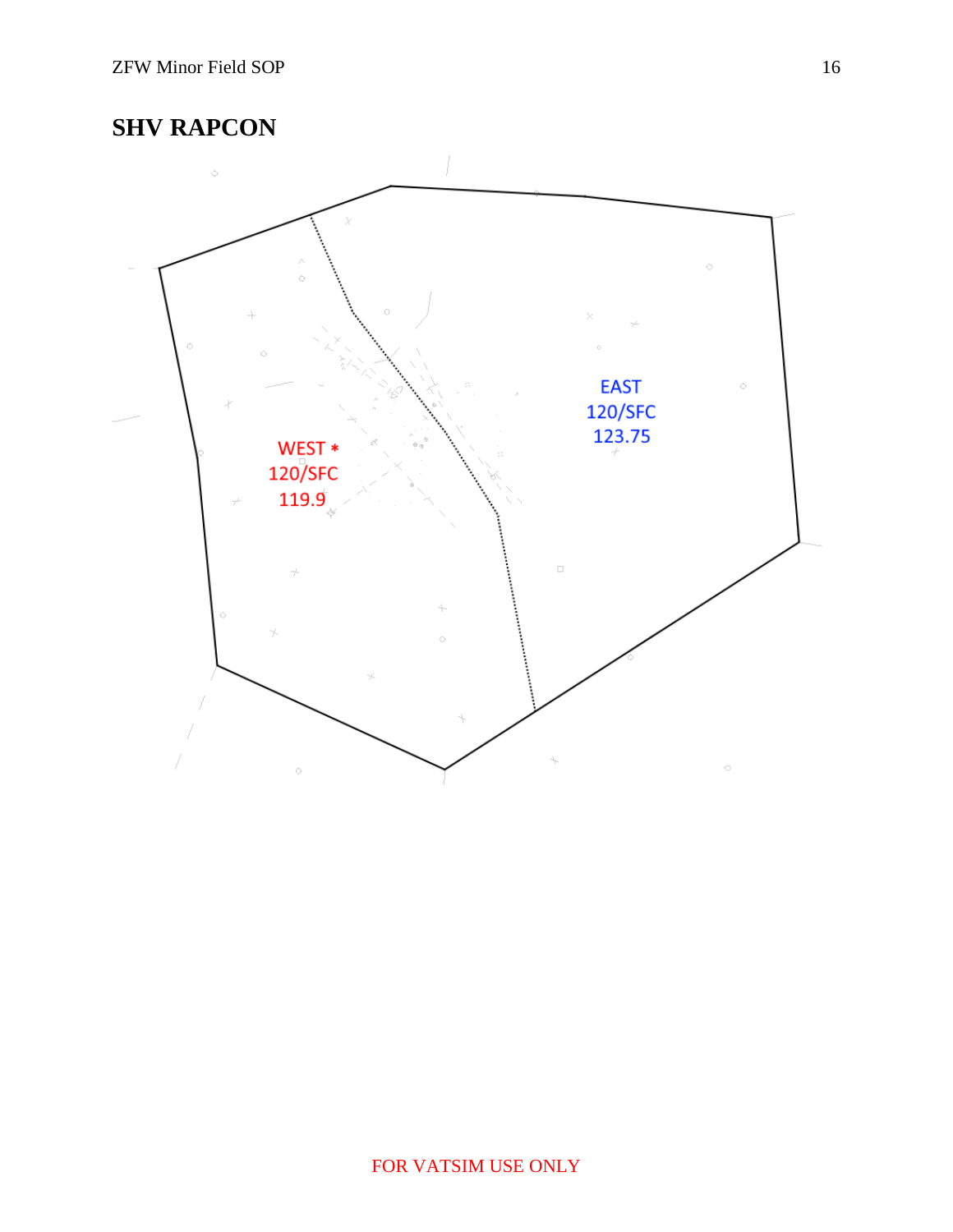# **SJT TRACON**  $\mathbb N$  $\Diamond$ ♦  $\Box$  $\Box$  $\Diamond$ Y. ΛŊ W  $\Box$  $\Box$ Ÿ.  $\Box$  $\Box$ Δ  $\Box^\wedge$ **RADAR\*** 120/SFC 125.35 q.  $\bar{\Diamond}$  $\Diamond$